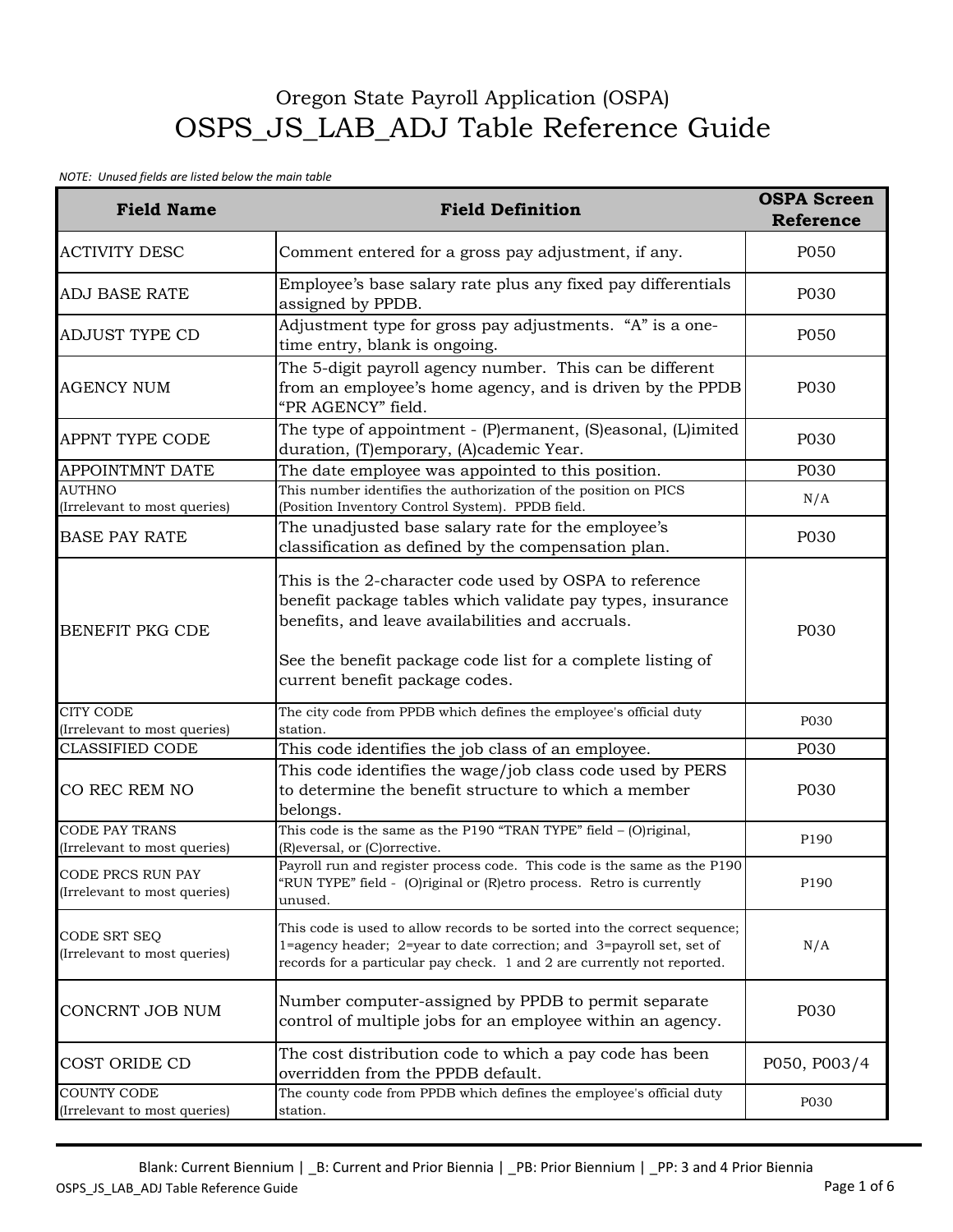| <b>Field Name</b>                                           | <b>Field Definition</b>                                                                                                                                                                                                                        | <b>OSPA Screen</b><br>Reference |
|-------------------------------------------------------------|------------------------------------------------------------------------------------------------------------------------------------------------------------------------------------------------------------------------------------------------|---------------------------------|
| <b>CREW NUMBER</b>                                          | An optional field for agencies to define the work group to<br>which an employee is assigned. Corresponds to the "PAY<br>DISTR" field in PPDB.                                                                                                  | P030                            |
| <b>DIFF AMNT1</b><br><b>DIFF AMNT2</b><br><b>DIFF AMNT3</b> | The fixed dollar amount of employee's monthly differential(s)<br>which make up the adjusted base rate.                                                                                                                                         | P030                            |
| DIFF PCNT1<br>DIFF PCNT2<br><b>DIFF PCNT3</b>               | The fixed percentage of employee's monthly differential(s)<br>which make up the adjusted base rate.                                                                                                                                            | P030                            |
| DOUBLE FILL CD<br>(Irrelevant to most queries)              | A suffix to the position number which allows association of more than<br>one employee with one position number due to (A)dministrative, (L)eave<br>Without Pay, or (T)raining purposes.                                                        | P030                            |
| <b>EMPLOYEE NAME</b>                                        | Name of employee as entered into the PPDB, last name first.                                                                                                                                                                                    | P030                            |
| <b>EMPLOYEE NUM</b>                                         | 9-character alphanumeric identifier beginning with "OR",<br>assigned by PPDB to uniquely identify an employee without<br>using a Social Security number.                                                                                       | P030                            |
| <b>ERB ASMT FLAG</b>                                        | Indicates whether or not the employees of an agency are<br>subject to Employment Relations Board assessments.                                                                                                                                  | N/A                             |
| FICA SUB PAY FLAG                                           | Indicates whether or not a pay type is subject to Social<br>Security and Medicare (FICA) tax.                                                                                                                                                  | PTB <sub>2</sub>                |
| FIX DIFF CODE1<br>FIX DIFF CODE2<br>FIX DIFF CODE3          | Code associated with fixed monthly differential(s), assigned<br>in PPDB, which make up the employee's adjusted base rate.                                                                                                                      | P030                            |
| FLSA SUBJ FLAG                                              | Indicates whether the employee is (E)xempt or (N)on-exempt<br>from the Fair Labor Standards Act (FLSA).                                                                                                                                        | P030                            |
| <b>HOLIDAY CODE</b><br>(Irrelevant to most queries)         | A code used by OSPA to forecast holidays for various employee groups.<br>A-Actual<br><b>B-Other</b><br>D-School for Deaf<br><b>E-STEA</b><br>G-Observed/no furlough<br>H-Student Assistance<br>O-Observed<br>T-Board of Dentistry<br>Z-Lottery | P030                            |
| <b>HOURLY PAY RATE</b>                                      | Sometimes referred to as the equivalent hourly rate. The<br>adjusted base divided by the annualized number of hours<br>per month (typically 173.33) as indicated by the<br>"STANDARD HRS PER DAY" field.                                       | P030                            |
| <b>INCOME AMNT</b>                                          | The gross dollar amount associated with a pay or<br>reimbursement code.                                                                                                                                                                        | PTB2, P050                      |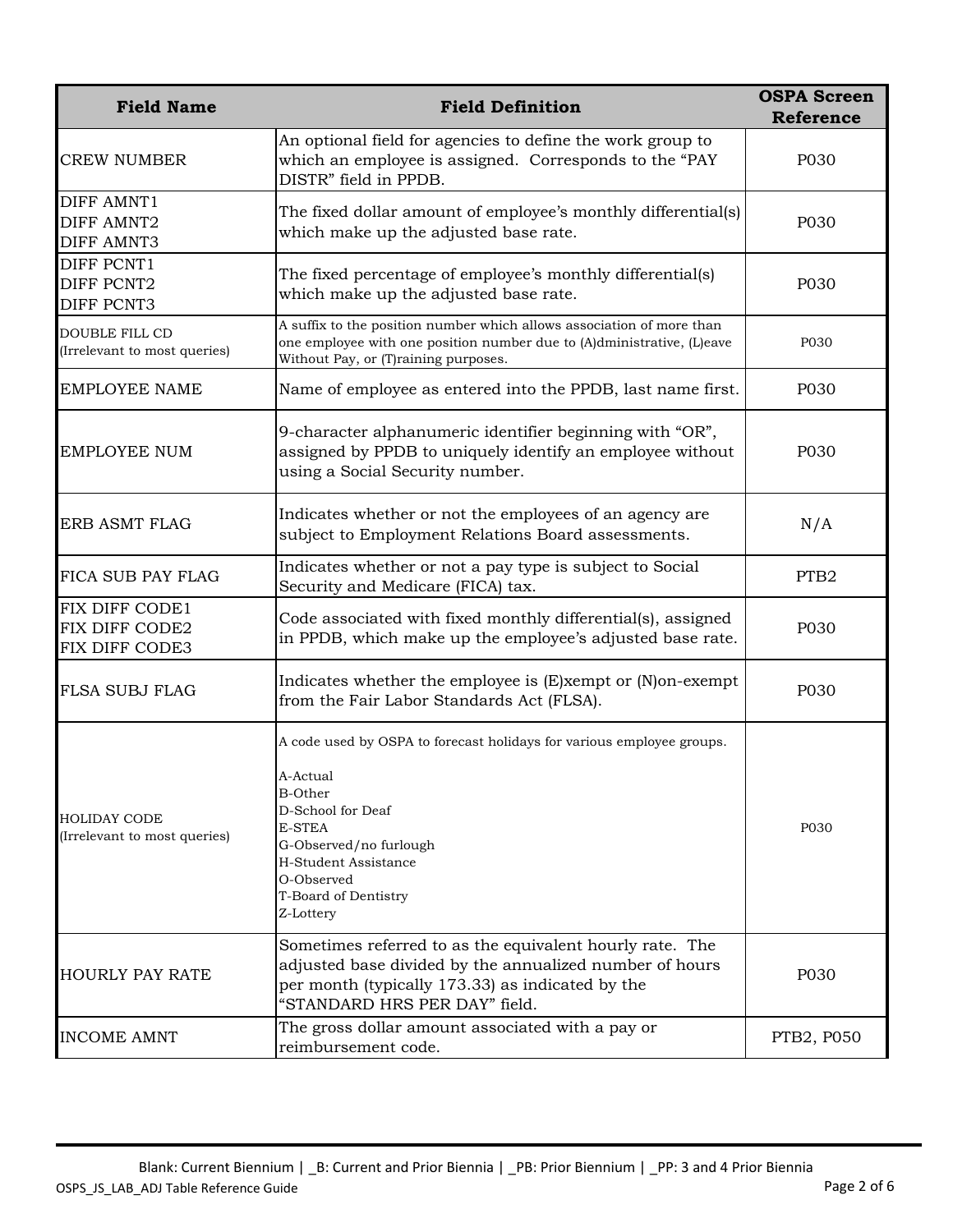| <b>Field Name</b>                                                                                    | <b>Field Definition</b>                                                                                                                                                                                                                                                         | <b>OSPA Screen</b><br><b>Reference</b> |
|------------------------------------------------------------------------------------------------------|---------------------------------------------------------------------------------------------------------------------------------------------------------------------------------------------------------------------------------------------------------------------------------|----------------------------------------|
| <b>INCOME TYPE</b><br>(P050 gross pay adjustment)<br><b>INCOME TYPE CD</b><br>(Time screen)          | This code indicates how the income will be reported on the<br>employee's W-2.<br>(T) axable income<br>(R) eimbursement of an expense<br>O)ther taxable income<br>(N) ot income such as assumed wages of volunteer workers<br>and memo-only pay types such as leave without pay. | PTB <sub>2</sub>                       |
| <b>JOB END DATE</b>                                                                                  | The ending date of this assignment. All 9s in the stop date<br>means no end date has been established; the job is ongoing.                                                                                                                                                      | P030                                   |
| <b>JOB START DATE</b>                                                                                | The beginning date of this job assignment.                                                                                                                                                                                                                                      | P030                                   |
| <b>LABOR COST PCT1</b><br><b>LABOR COST PCT2</b><br><b>LABOR COST PCT3</b><br><b>LABOR COST PCT4</b> | The percentage of this employee's costs to be assigned to<br>the related cost center.                                                                                                                                                                                           | P030                                   |
| <b>LABOR COST1</b><br><b>LABOR COST2</b><br><b>LABOR COST3</b><br><b>LABOR COST4</b>                 | The Biennium-PCA-Index number used to define where the<br>employee's payroll costs are to be charged. Maximum of<br>four can be assigned on a personnel action.                                                                                                                 | P030                                   |
| <b>LEAVE ABS END</b>                                                                                 | The actual date of return to pay status after an official leave<br>without pay absence.                                                                                                                                                                                         | P030                                   |
| <b>LEAVE ABS START</b>                                                                               | The date on which the employee began official leave without<br>pay status.                                                                                                                                                                                                      | P030                                   |
| LEAVE ACCRL CDE                                                                                      | A code used to indicate the employee's rate of vacation<br>accrual, controlled by benefit package.                                                                                                                                                                              | P030                                   |
| <b>LOAD DATE</b>                                                                                     | The date that this information was loaded to the Datamart<br>warehouse. This field has no relation to the Pay Period<br>Ending date.                                                                                                                                            | N/A                                    |
| LV ABS READ CD<br>(Irrelevant to most queries)                                                       | The PPDB code defining the LWOP type.                                                                                                                                                                                                                                           | P030                                   |
| <b>MASS TRAN DIST</b><br>(Irrelevant to most queries)                                                | Identifies the mass transit district location established for the position as<br>determined by PPDB.                                                                                                                                                                            | P030                                   |
| <b>MASS TRAN FLG</b><br>(Irrelevant to most queries)                                                 | Indicates whether or not a pay type is subject to mass transit tax levy.                                                                                                                                                                                                        | PTB <sub>2</sub>                       |
| <b>NMBR ISS</b>                                                                                      | This number reflects how many times the employee record<br>has been calculated. Matches the "REG SET" number on<br>P190. This is normally 1 for Run 1, 2 for Run 2, etc., but<br>does vary depending on paperwork timing.                                                       | P190                                   |
| <b>NMBR SEQ</b><br>(Irrelevant to most queries)                                                      | This system-generated number is used to form a unique segment<br>sequence-key.                                                                                                                                                                                                  | N/A                                    |
| <b>NUMBER OF UNITS</b>                                                                               | The number of units (hour, piece, meeting, week, day, etc.)<br>for which the associated pay code is calculated.                                                                                                                                                                 | P050, P003/4                           |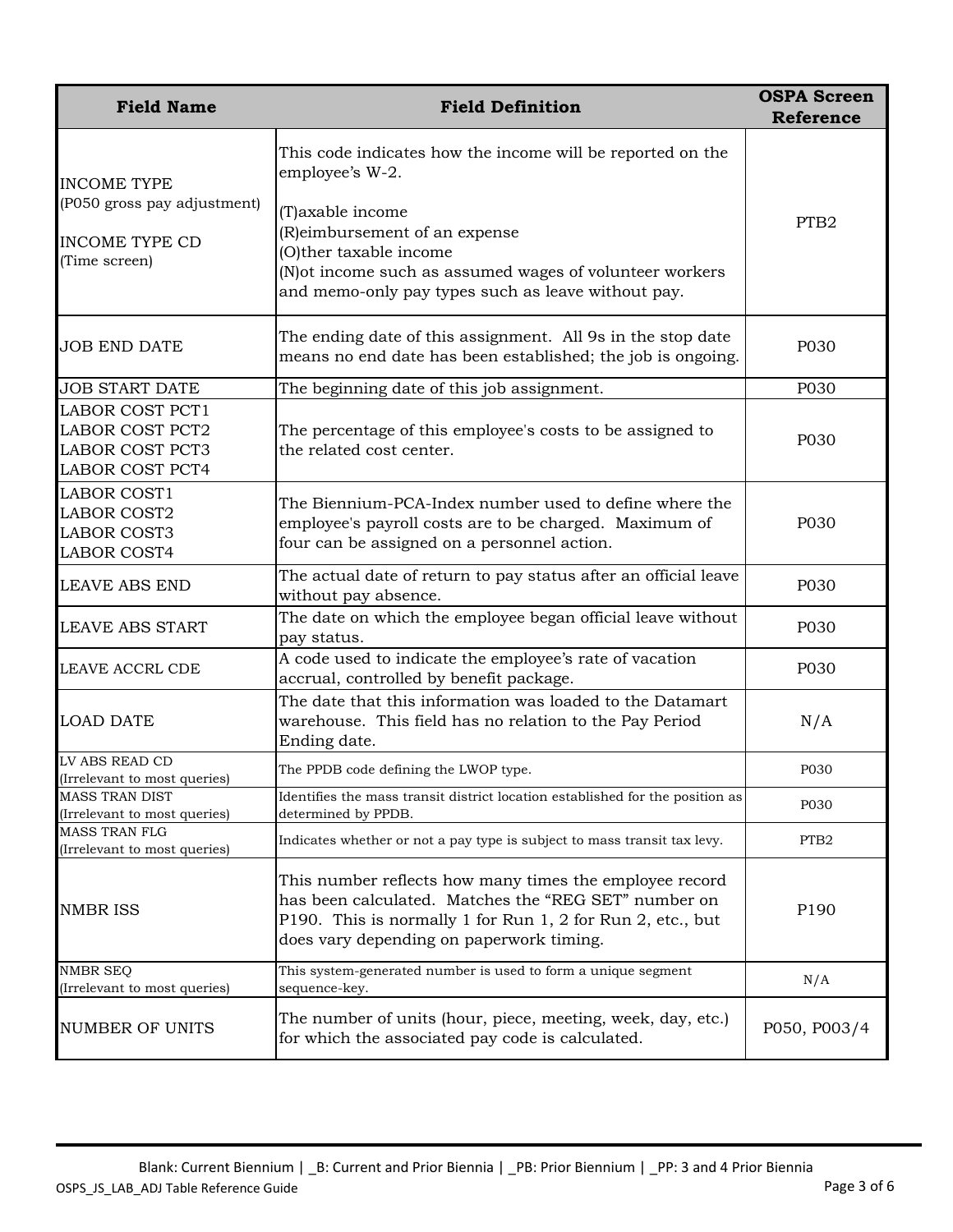| <b>Field Name</b>                                     | <b>Field Definition</b>                                                                                                                                                                                                                                            | <b>OSPA Screen</b><br><b>Reference</b> |
|-------------------------------------------------------|--------------------------------------------------------------------------------------------------------------------------------------------------------------------------------------------------------------------------------------------------------------------|----------------------------------------|
|                                                       | Used to calculate the FLSA regular rate of pay as base for<br>overtime pay.                                                                                                                                                                                        |                                        |
| <b>OVERTIME PAY IND</b>                               | B - Use both dollars and hours<br>D - Use dollars only<br>N - Not used for calc<br>O - Use hours. Use dollars (but calc at P030 rate only).<br>P - Not used for FLSA calc (paid at premium rate)                                                                   | PTB <sub>2</sub>                       |
| <b>OVRTIME ELIGBL</b>                                 | Indicates eligibility for overtime pay with (Y)es or (N)o.                                                                                                                                                                                                         | P030                                   |
| PAY CODE                                              | The way in which an employee's earnings are to be<br>calculated - (S)alaried, (P)artial salary, (H)ourly, (U)ndefined.                                                                                                                                             | P030                                   |
| PAY DIST CODE                                         | Also called the "check distribution code". This is the sort<br>order by which agencies have chosen to have their checks<br>distributed. Choices are PCA, Crew-unit, RDC, or<br>alphabetical. Driven from Payroll Report Option "A" on the<br>agency's PBAP screen. | P030                                   |
| PAY LEAVE IND                                         | (PTB2) Indicates if a pay code is also a leave code.<br>A - paid accruable leave<br>N - not a leave type<br>P - paid but not accruable<br>U - unpaid; does not count as time worked<br>W - unpaid; does count as time worked                                       | PTB <sub>2</sub>                       |
| PAY OPTION CODE<br>(Irrelevant to most queries)       | Indicates the type of pay option on the compensation plan. "A" is the<br>normal range; all other codes are restricted to specific classifications as<br>set by PPDB.                                                                                               | P030                                   |
| PAY PERIOD END                                        | The pay period ending date is the last calendar day of any<br>given month. Corresponds to the P190 "PAY PER END<br>DATE" field.                                                                                                                                    | P190                                   |
| PAY RATE                                              | The pay rate entered through PPDB, which may be higher or<br>lower than the base rate. Differences here are usually due<br>to other-than-100% FTE percentages paid on a partial<br>salary basis. This pay rate is dependent on the pay basis<br>code.              | P030                                   |
| PAY RATE UNIT                                         | Default pay rate assigned to the requested pay code. Can<br>be overridden using the gross pay adjustment screen.                                                                                                                                                   | PTB2, P050                             |
| PAY STEP                                              | The employee's pay range step.                                                                                                                                                                                                                                     | P030                                   |
| PAY TYPE CODE                                         | The pay code used for employee payments. Examples are<br>RG, VA, CTA, etc.                                                                                                                                                                                         | PTB <sub>2</sub>                       |
| PAY TYPE DESCR                                        | Description associated with a pay type code. Examples are<br>regular, vacation, comp tm accr, etc.                                                                                                                                                                 | PTB <sub>2</sub>                       |
| PCNT AMNT CODE1<br>PCNT AMNT CODE2<br>PCNT AMNT CODE3 | Indicates whether the fixed monthly differential being<br>received is a (P)ercentage or (A)ctual amount.                                                                                                                                                           | P030                                   |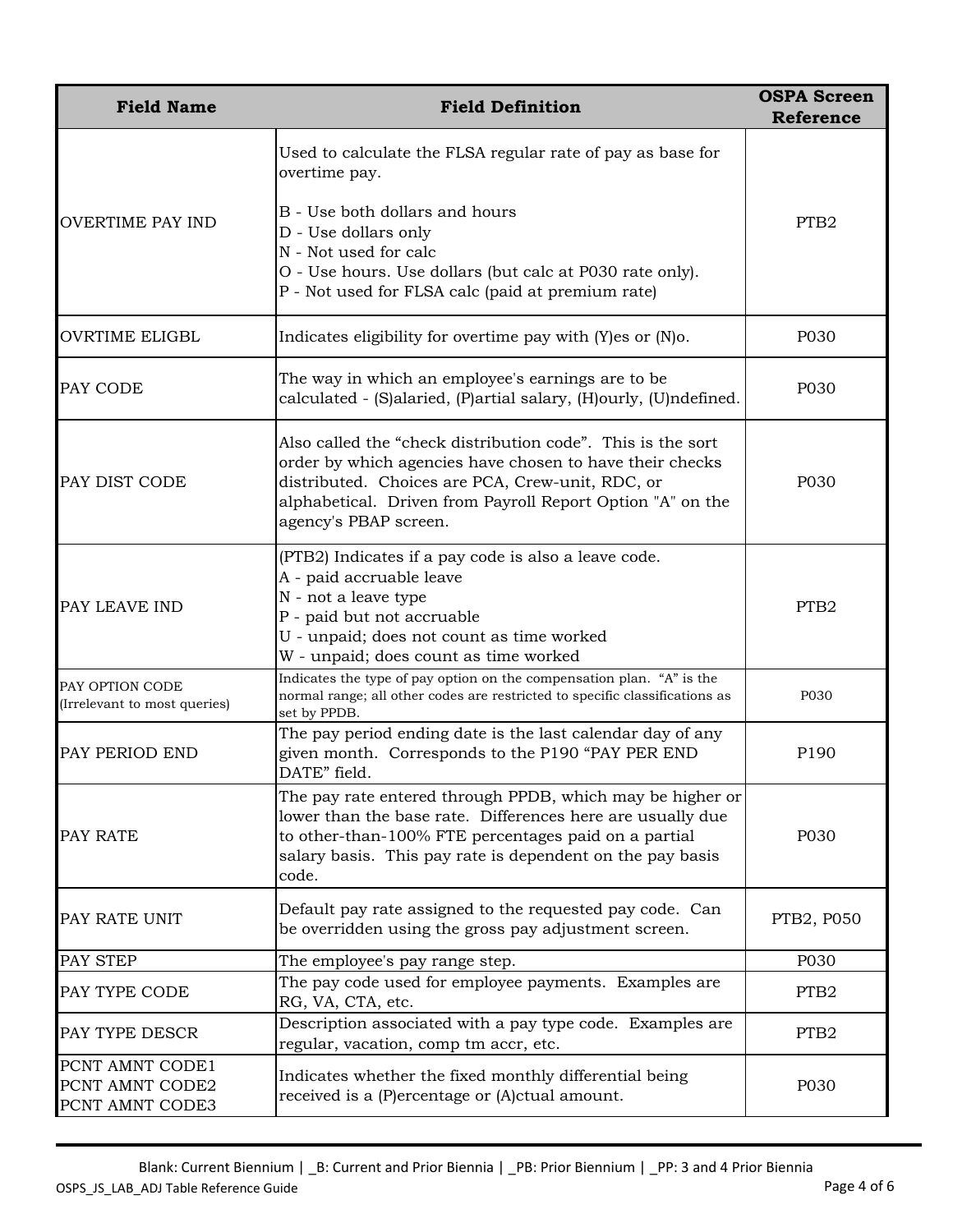| <b>Field Name</b>                                      | <b>Field Definition</b>                                                                                                                                                                                          | <b>OSPA Screen</b><br><b>Reference</b> |
|--------------------------------------------------------|------------------------------------------------------------------------------------------------------------------------------------------------------------------------------------------------------------------|----------------------------------------|
| PERCNT POSITION                                        | The FTE percentage for this employee. Refers to the percent<br>of a position's regularly scheduled work hours that will be<br>worked by a particular employee.                                                   | P030                                   |
| PERS CLASS CODE                                        | The PERS job class code as assigned by the PPDB. This<br>code designates the retirement benefit structure to which an<br>employee belongs.                                                                       | P030                                   |
| <b>POSNO</b><br>(Irrelevant to most queries)           | The identifying number assigned to the position by the agency.<br>Duplicates possible across agencies.                                                                                                           | P030                                   |
| PT FT CODE                                             | Employment status code - (F)ull time, (P)art time,<br>(J)obshare, (T)emporary.                                                                                                                                   | P030                                   |
| <b>RANGE OPTN CODE</b><br>(Irrelevant to most queries) | Indicates the type of salary range on the compensation plan. "A" is the<br>normal range; all other codes are restricted to specific classifications as<br>set by PPDB.                                           | P030                                   |
| <b>REC TYPE</b>                                        | Indicates whether the pay type was reported on the (G)ross<br>pay adjustment or (T)imesheet screens.                                                                                                             | P050, P003/4                           |
| RECOG SERVICE DATE                                     | The date the employee started state service unbroken by<br>chargeable leave without pay. Determined by personnel.                                                                                                | P030                                   |
| <b>REGULAR PAY IND</b>                                 | Also known as "RG*". Indicates whether or not a pay type is<br>to be included in computing the regular pay (RG, VA, SL,<br>etc.). Used in labor pricing and leave accrual calculation.                           | PTB <sub>2</sub>                       |
| <b>REPRESENT CODE</b>                                  | Code used to define an employee's representation group as<br>assigned by PPDB.                                                                                                                                   | P030                                   |
| <b>REPT DIST CODE</b>                                  | A code established by the agency for the identification of<br>divisions/units for the purpose of personnel report<br>distribution and subtotals. Corresponds to the "RDC" field<br>in PPDB.                      | P030                                   |
| RETIRE SUBJ FLG                                        | Indicates whether or not a pay type is included in the<br>calculation for wages subject to retirement.                                                                                                           | PTB <sub>2</sub>                       |
| <b>SAIF PCNT</b>                                       | Multiplier for SAIF-subject salary to determine applicable<br>reportable income.                                                                                                                                 | PTB <sub>2</sub>                       |
| <b>SEP REASON CODE</b>                                 | The PPDB reason code for the employee's separation.                                                                                                                                                              | P030                                   |
| SEPARATION DATE                                        | This is the date of either actually leaving a position, or<br>projected to leave a position.                                                                                                                     | P030                                   |
| <b>STD HRS PER DAY</b><br>(Irrelevant to most queries) | Hours per day which define the employee work week. This code tells<br>OSPA how many hours to use for the "HOURLY PAY RATE" field.                                                                                | P030                                   |
| <b>TAX YEAR</b>                                        | The calendar year for which taxes were paid.                                                                                                                                                                     | P190                                   |
| TAXABLE INC FLG                                        | Indicates whether or not a pay type is subject to federal and<br>state income taxes. Some hard-coding may exist to exempt<br>particular pay codes from one or the other entities; not<br>indicated in any field. | PTB <sub>2</sub>                       |